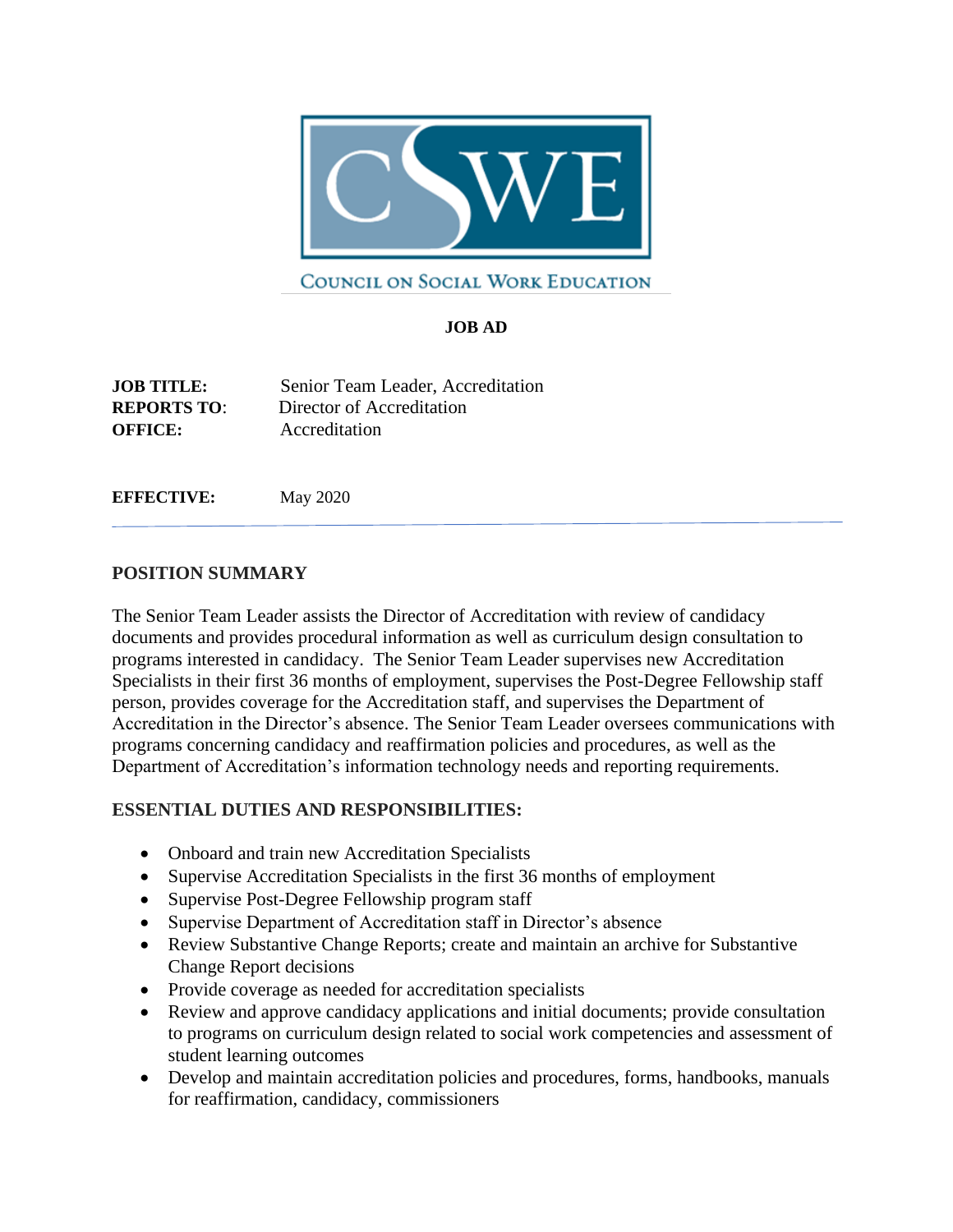- Oversee communications with programs regarding reaffirmation and candidacy information and announcements; coordinate with Communications Department
- Manage information technology needs and reporting requirements of the Department of Accreditation, including training of staff in new systems. Acts as liaison with IT Department
- Oversee curricular design for reaffirmation and candidacy training for programs, site visitors, and commissioners

## **OTHER RESPONSIBILITIES:**

- Review COA decision letters prior to distribution
- Oversee professional development for accreditation specialists; mentor accreditation specialists
- Provide support to specialists and work groups during COA meetings
- Create cross-training plans for accreditation department
- Create and maintain a master calendar for accreditation processes and events
- Explore and develop new technologies for delivery of training and other initiatives within the Department of Accreditation
- Develop content for Accreditation meetings/workshops as requested by the Director
- Continually evaluate key operational processes to facilitate accreditation-related workflow, improve productivity and maintain high standards of quality control
- Foster innovation in efforts to continuously improve the accreditation process
- Monitor accreditation trends and develops or implements solutions, as appropriate

# **QUALIFICATIONS, KNOWLEDGE AND SKILL REQUIRED:**

- Master's degree in social work
- Accreditation experience, preferably in social work
- Ability to demonstrate working knowledge of accreditation standards and procedures
- Experience in mentoring and supporting professional development
- IT Skills: Experience with case management system, such as Microsoft Case Records Management (CRM) or similar;
- Proficiency with Microsoft Office Suite applications (Word, Excel, SharePoint, PowerPoint).
- Understanding of technology applications for workflow management, particularly database operations, learning management systems, and online learning communities.
- Ability to interact professionally and effectively with all level of staff, COA and programs
- Excellent attention to detail and accuracy.
- Ability to handle multiple projects simultaneously.
- Strong written and verbal communication skills.
- Must be a self-starter and able to work independently